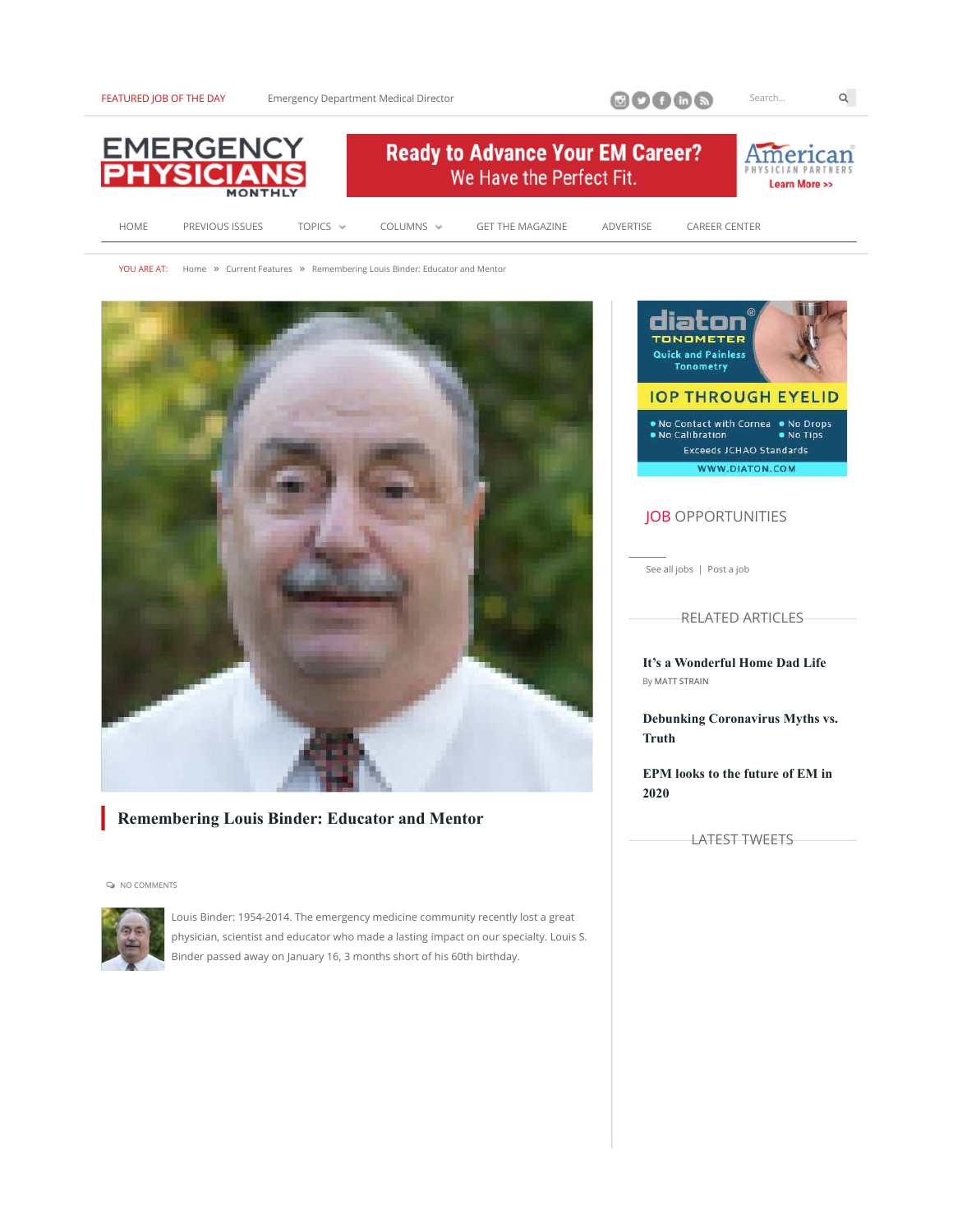

**ADVERTISEMENT** 

# THE STERILE **TONOMETER** Exceeds JCAHO standards rcal

#### **Louis Binder: 1954-2014**

The emergency medicine community recently lost a great physician, scientist and educator who made a lasting impact on our specialty. Louis S. Binder passed away on January 16, 3 months short of his 60th birthday.

Dr. Binder graduated from the University of Minnesota Medical School in 1980. He stayed on in Minneapolis to do a transitional internship at Hennepin County, followed by Emergency Medicine at UMKC Truman Medical Center. Following residency, Lou only spent about a year in community practice before embarking on his long, fruitful academic EM career.



He joined the ED faculty of Texas Tech UHSC-El Paso, TX in 1984 as assistant professor, with promotion to associate professor with tenure in 1991, and then full professor with tenure in 1995. From 1988 to 1995 Lou was also Assistant Dean for Medical Education at Texas Tech. He moved to Chicago in 1995 as Associate Dean for Academic Student Affairs and tenured professor of Emergency Medicine at University of Illinois, Chicago College of Medicine.

In 1999, Lou moved to Cleveland and MetroHealth Medical Center as Professor of Emergency Medicine at Case Western Reserve University School of Medicine and Associate EM Residency Program Director at the Metro program. Dr. Binder has remained based in Cleveland ever since

#### Tweets by @epmonthly



fantastic thread by @ Eugenia\_South for non-EM docs being redeployed to EDs for #COVID19 [and for EM in general tbh] buff.ly/3efRwAj -ST



Embed View on Twitter

*"I was entranced by an essay in Emergency Physicians Monthly . . . If you want to know what professional craftsmanship looks like, this is it. "* -DAVID BROOKS, NEW YORK TIMES OP/ED EDITOR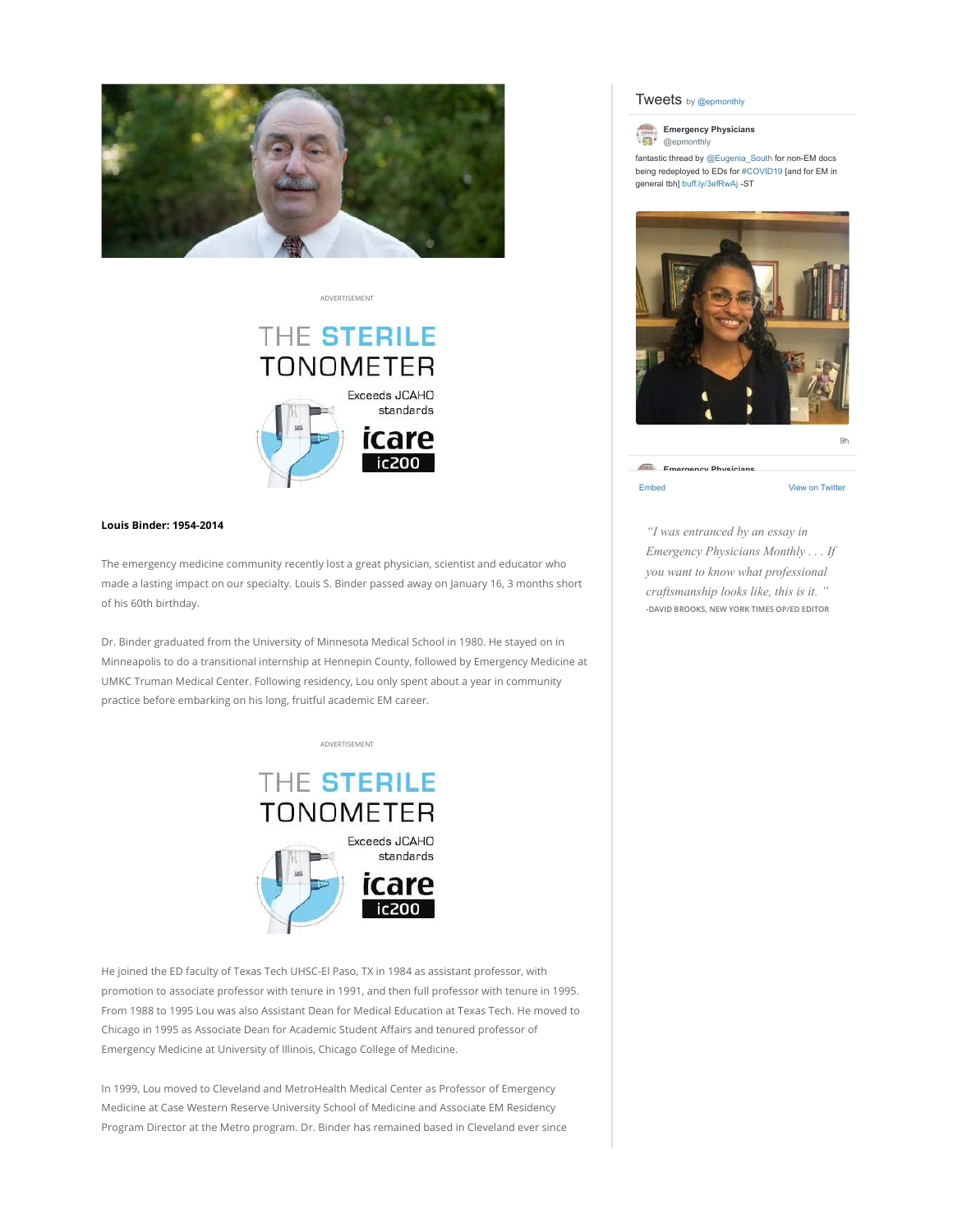then, with an interlude as Associate Dean for Admissions and Student Affairs at TCMC, as well as Vice Chair for Academic Affairs at University of Nevada School of Medicine.

After returning from Las Vegas Lou spent time back at Metro, followed by time with us as Professor of Emergency Medicine at CWRU/ UH Case Medical Center. Due to health reasons, he retired from practice last spring.

Lou received many accolades during his academic career which also included substantial service nationally as an editorial board member of several journals, and member of the SAEM board, ABEM and the Emergency Medicine RRC.



But in the end, more important than where he worked and what positions he held was how he led. Lou was a wonderful mentor for our faculty, residents and medical students. He was always very kind, patient and thoughtful. I can never remember seeing Lou get upset or angry at anyone. We greatly benefited from his experience and only wish that his time with us lasted longer.

Dr. Binder was the ultimate physician educator. He received numerous education awards here at Case, including the Leonard Tow Humanism in Medicine and the Kaiser Permanente Teaching Awards. He was an author or coauthor of over 55 peer reviewed articles along with more than 75 other publications and book chapters.

Without a doubt, the specialty of Emergency Medicine is stronger due to the career-long efforts of Louis S. Binder, MD. Many of our colleagues and current EM educators' and practitioners' lives were touched by Lou's publications, leadership in SAEM, ABEM and the RRC, and direct teaching in the classroom and in patient care.

Lou is survived by his wife Nancy. He will not be soon forgotten!

Ed Michelson, MD

Associate Professor and Chair

Department of Emergency Medicine

Case Western Reserve University School of Medicine

University Hospitals Case Medical Center

We recommend